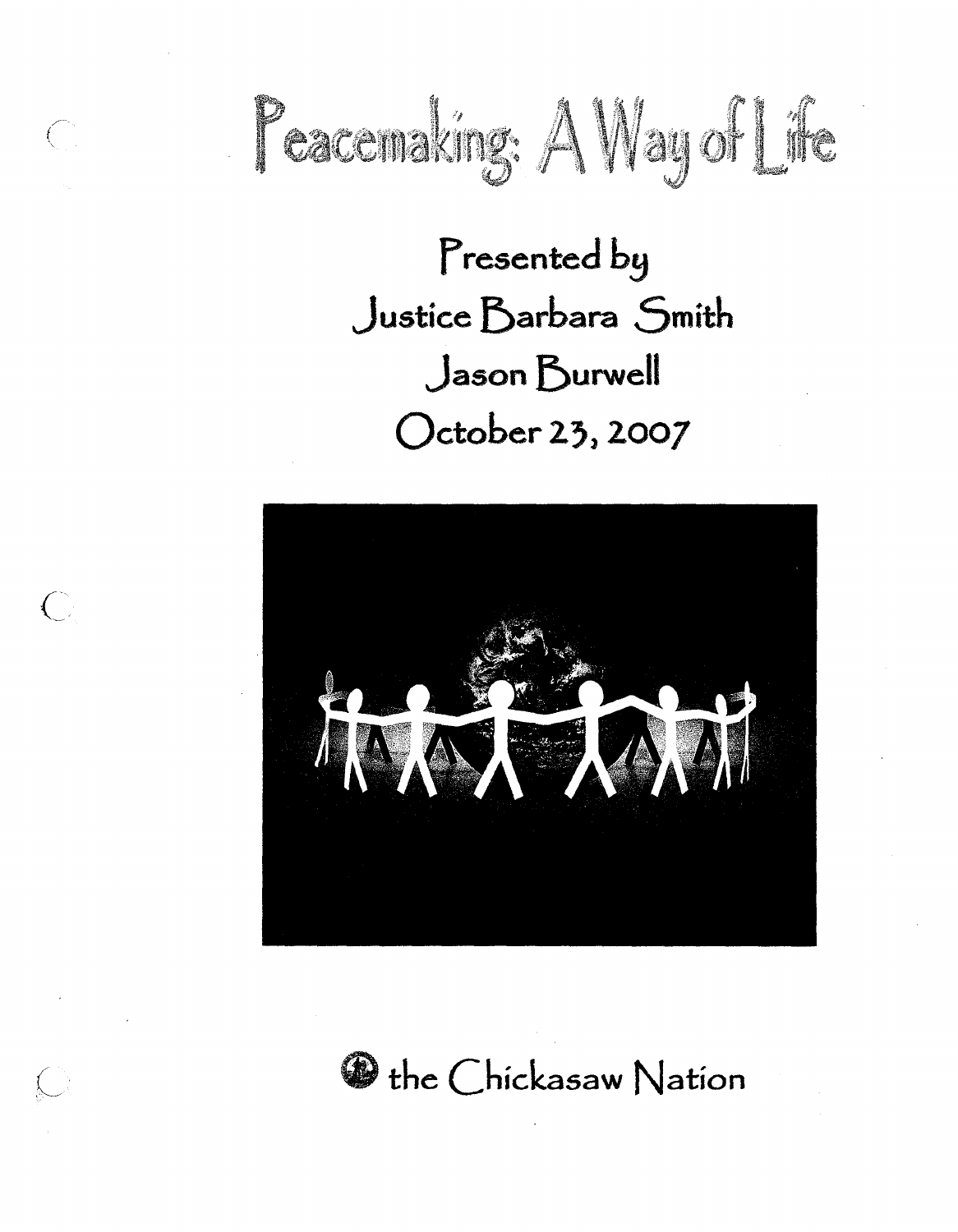- I. Request for Peacemaking
	- A. District Court Judge gives Order for Peacemaking or Citizen(s) request Peacemaking.
		- 1. Order is received by the Peacemaking Court.
		- 2. Peacemaking forms (3) are mailed to participants.
			- a. Dispute Form (in own words, participants state the dispute).
			- b. Values of the Peacemaking Court (detailed description of the Peacemaking process signed by the participants stating consent).
			- c. Peacemaking brochure containing bios of our Peacemakers to familiarize the participants with who will be hearing the dispute.
	- B. Completed forms are received by our office and forwarded to the Peacemaker(s) assigned to the dispute. This allows the Peacemaker(s) preparation time to become familiar with the dispute.
- II. Peacemaking Circle

(  $\big($ 

A. Peacemakers choose a location

B. Parties are notified of place and time

- C. Parties meet with assigned Peacemaker(s) and work towards a peaceful resolution.
	- 1. The outcome of the Circle is documented in a report by the Peacemakers.
	- 2. Report is delivered back to the Judicial Clerk at the Supreme Court office and drafted into appropriate format.
- B. Circle Outcomes Recorded
	- 1. An Entry of the outcome of the Circle is sent to the District Court.
		- . a. If the Judge determines it is appropriate, the Entry is made a part of the file as an Order.
		- b. If the Citizens requested Peacemaking without a referral from the District Judge, their Agreement is forwarded to the Judicial Clerk at the Supreme Court and filed in a confidential file.
	- 2. Peacemakers may recommend that parties have more than one session. If the parties agree, another session will be scheduled through the Judicial Clerk. Parties are encouraged to immediately contact the Peacemaking Court if problems arise from the agreements reached.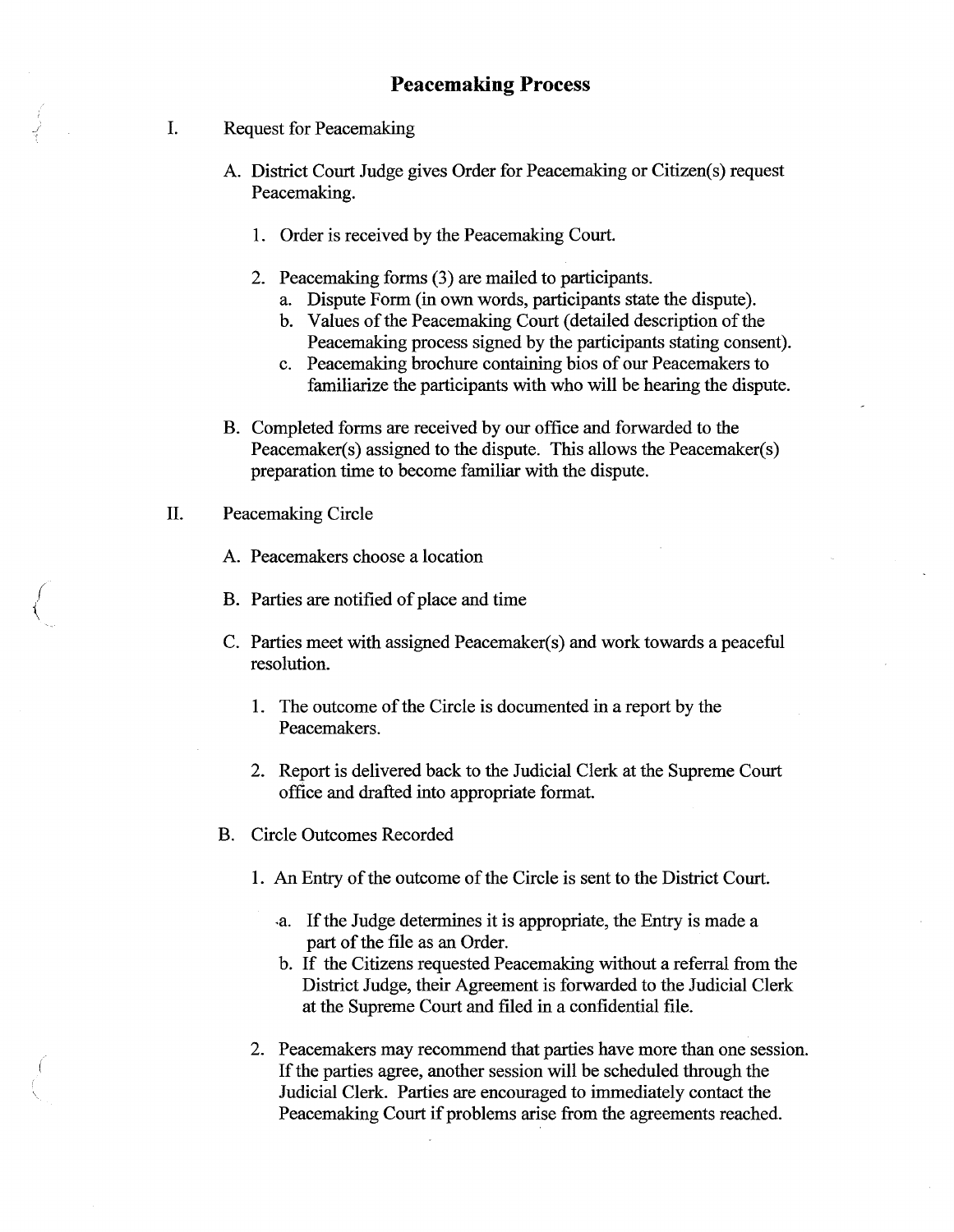



## **Participant Information:**

| Last Name:<br>$\mathbf{r}$ and $\mathbf{r}$ are the contract of $\mathbf{r}$ and $\mathbf{r}$ are the contract of $\mathbf{r}$ |        | First Name: |             |
|--------------------------------------------------------------------------------------------------------------------------------|--------|-------------|-------------|
| Address:                                                                                                                       |        |             |             |
| City:                                                                                                                          | State: |             | $\chi$ zip: |
| Tribal Affiliation:                                                                                                            |        |             | Telephone:  |
| Date of Birth:                                                                                                                 |        |             |             |

# **Participant Information:**

| Last Name:<br><u> 1989 - Johann Marie Barn, mars an t-</u> | First Name:                                                                                                      |            | Middle Init.:                                    |
|------------------------------------------------------------|------------------------------------------------------------------------------------------------------------------|------------|--------------------------------------------------|
| Address:                                                   | and the control of the control of the control of the control of the control of the control of the control of the |            |                                                  |
| City:                                                      | State:                                                                                                           |            | $\mathsf{Zip:}$                                  |
| Tribal Affiliation:                                        | the control of the control of the control of                                                                     | Telephone: | and the control of the control of the control of |
| Date of Birth:                                             |                                                                                                                  |            |                                                  |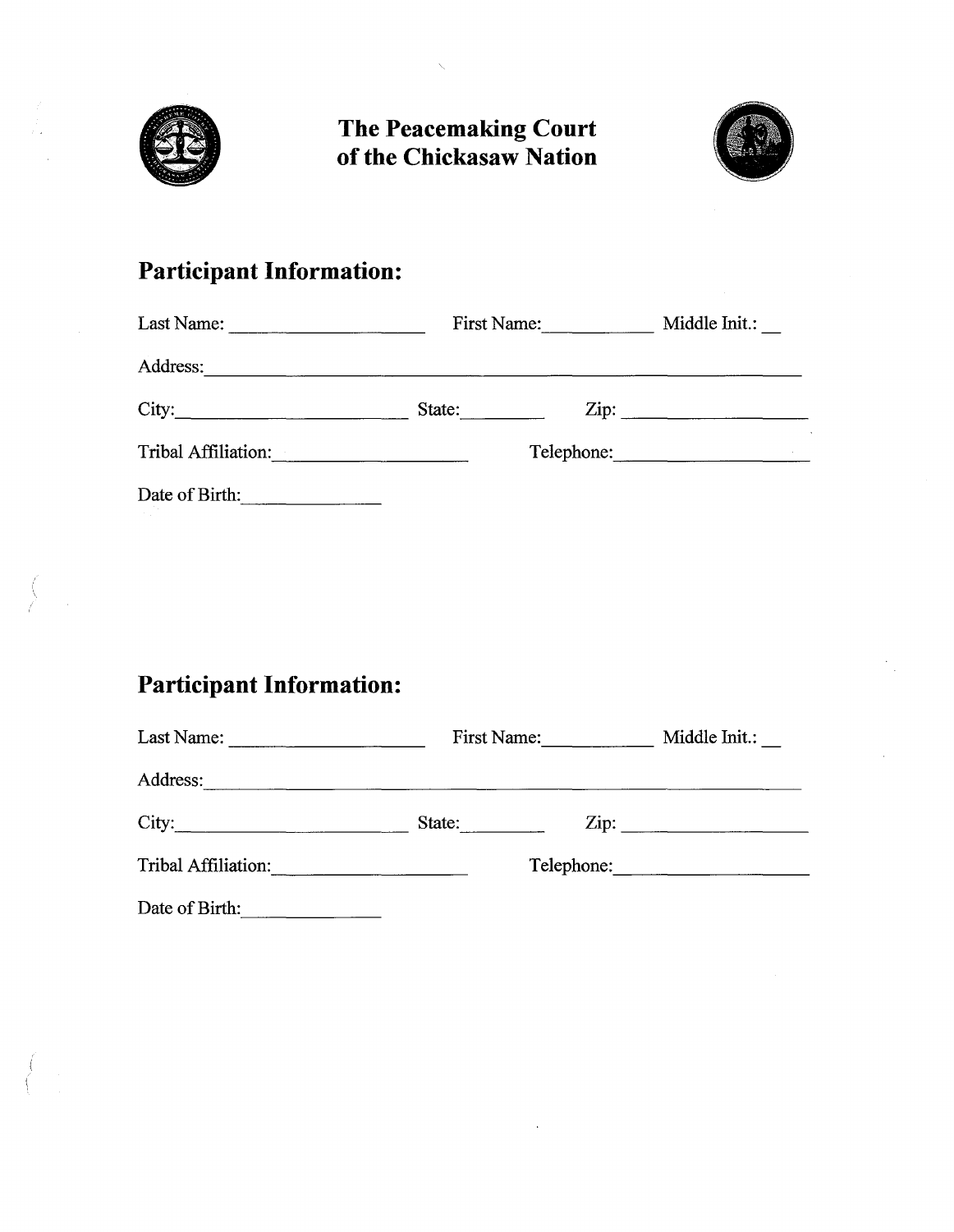

( (

(

## **Values of the Chickasaw Nation Peacemaking Court**



The core values of the Chickasaw Nation Peacemaking Court are respect, humility, compassion, spirituality and honesty. No value carries more significance than any other. Participation in the Peacemaking Circle indicates acceptance of these values both in word and action and a commitment to always move forward from the point of dispute.

#### **Respect**

Respect acknowledges the dignity and worth of each individual. It ensures that every participant experiences acceptance into the Circle and ensures that everyone is heard with equality. It requires every participant listen to everyone else. Respect means that all members of the Circle participate within the guidelines set by the Circle. Furthermore, respect is critical in achieving the consensus decision-making necessary for Circles to be successful.

Respect is also important in understanding the concept of honoring the talking piece. When others are holding the talking piece, it is important for participants to view the piece as an opportunity for reflection. When the talking piece is held out for open discussion, it continues to have importance and should be honored by conducting discussion in a respectful manner. The talking piece is a symbol of the shared responsibility of the participants in the Circle and it should be held respectfully.

#### **Humility**

To recognize the humanness of others, and to be inclusive and thankful for their participation in the Circle, is to have humility. Humility helps create partnership between participants.

#### **Compassion**

Compassion indicates a genuine concern for the welfare of others. For the supportive relationships of Circles to be built, participants need to enter the Circle open to feeling compassion for the others whom they will join. Most importantly, compassion results in a focus on harm rather than the conventional focus on offense. The compassion felt by the Circle participants enables the Circle to take positive action to repair those issues which contributed to the harm done.

#### **Spirituality**

Spirituality celebrates the wholeness of each person. It allows all participants to speak from the heart so that everyone can share with each other in the spirit of moving beyond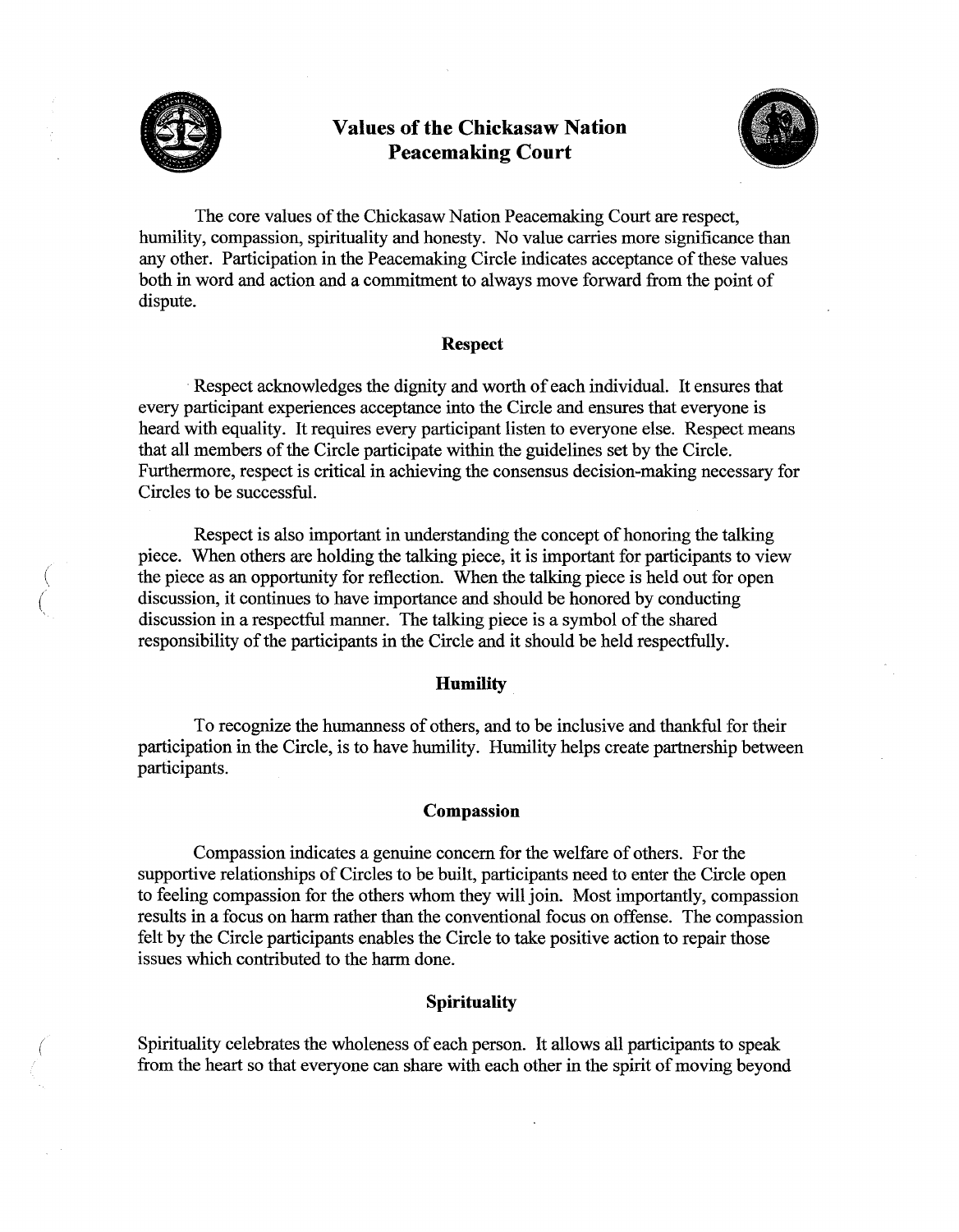conflict together to find understanding and healing. Holding a Circle means creating a sacred space where these values are honored.

#### **Honesty**

Accountability is an indisputably important element in the Peacemaking Circle. Trust is necessary for accountability. But neither of them can be achieved without honesty. People need the support of others to make affirmative changes in their lives, and honesty is the basis for building those strong relationships within communities. Furthermore, dishonesty can quickly result in hostile feelings which undermine the Circle process. It is, therefore, necessary for all participants to speak with honesty in a Circle so that victims, offenders and other Circle participants can view the Circle process as a positive experience.

I, have read the above and understand the same; and upon signing this agreement I am indicating that I am willing to abide by the above values of the Peacemaking Circle and understand that any breach of my agreement could result in having my case rescinded to the Chickasaw Nation District Court.

Date:  $\qquad \qquad$ 

 $\left(\right)$ (

Please return this form to:

The Chickasaw Nation Supreme Court P.O. Box 69 Ada, OK 7481-0069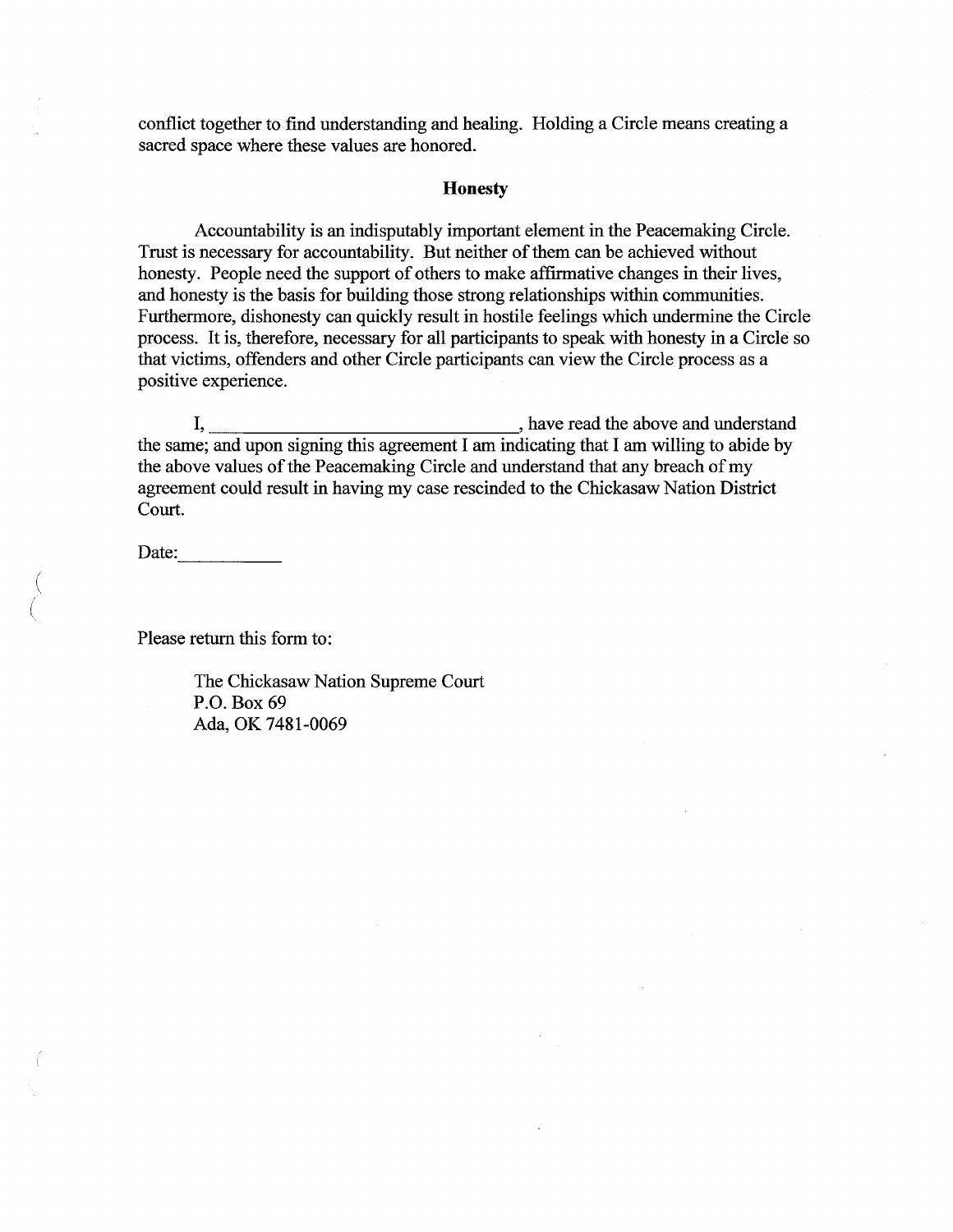

 $\frac{1}{4}$ 

## Chickasaw Nation Peacemaking Court Dispute Summary



In your own words, please describe the nature of the disagreement:

 $\epsilon$ 

(Use additional paper if needed.)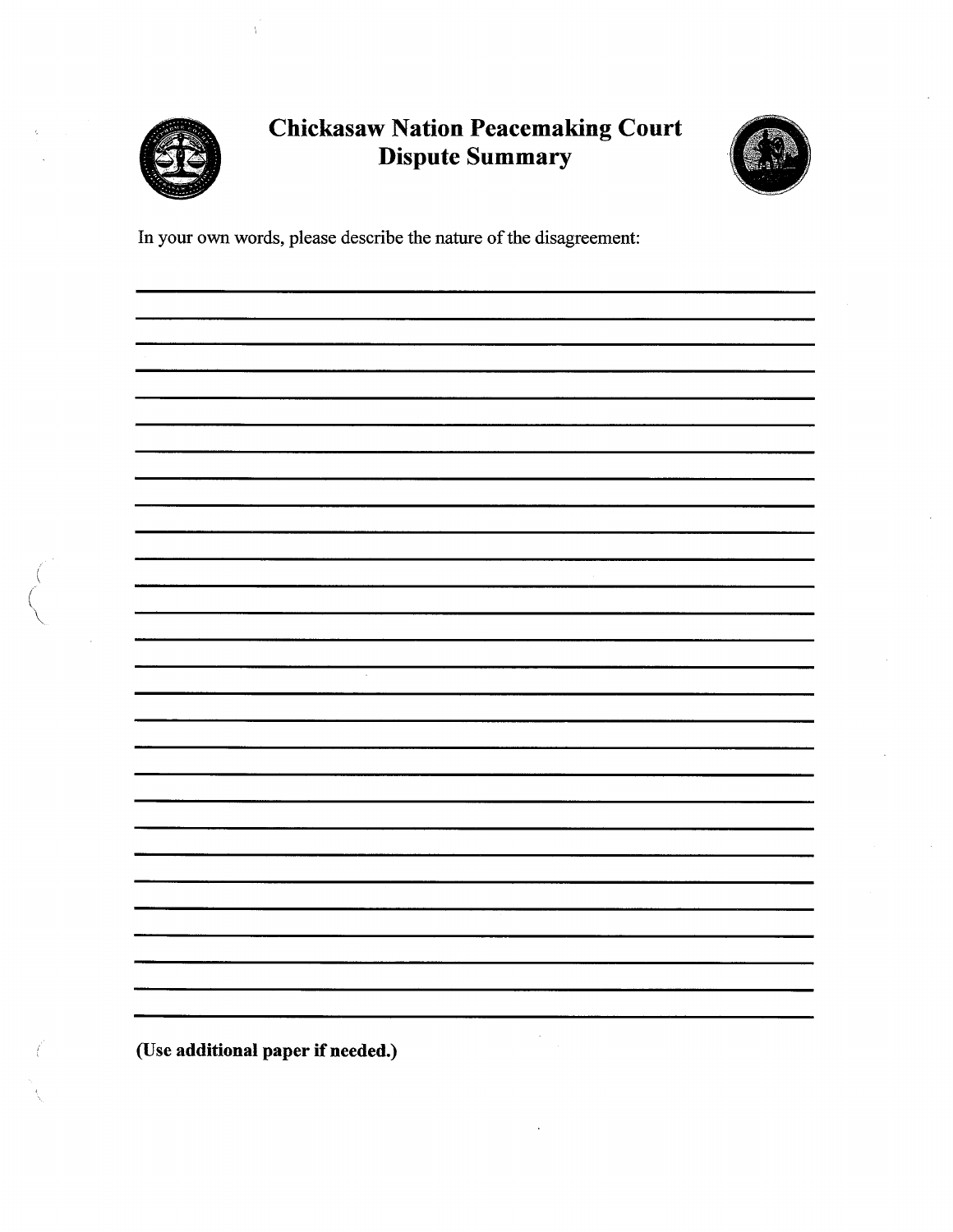## *.:.* IN THE DISTRICT COURT OF THE CHICKASAW NATION

Case No.

#### REPORT OF PEACEMAKING COURT

| The undersigned Peacemaker further reports to the District Court that the parties have not been<br>able to reach an agreement as to the issues in this matter and requests that this matter be re-set for<br>trial on the merits before the District Court. The parties further understand that a final trial on the<br>merits be set by the District Court at a later date. All parties will receive notice, by regular mail,<br>at the addresses supplied herein. |
|---------------------------------------------------------------------------------------------------------------------------------------------------------------------------------------------------------------------------------------------------------------------------------------------------------------------------------------------------------------------------------------------------------------------------------------------------------------------|
| The undersigned parties agree that an agreement is likely and all parties request that the District<br>Court allow extra time for the parties to continue to proceed in the Peacemaking Court.                                                                                                                                                                                                                                                                      |
| The undersigned parties state that $\Box$ a full agreement $\Box$ a partial agreement has been reached by                                                                                                                                                                                                                                                                                                                                                           |
|                                                                                                                                                                                                                                                                                                                                                                                                                                                                     |
|                                                                                                                                                                                                                                                                                                                                                                                                                                                                     |
|                                                                                                                                                                                                                                                                                                                                                                                                                                                                     |
|                                                                                                                                                                                                                                                                                                                                                                                                                                                                     |
|                                                                                                                                                                                                                                                                                                                                                                                                                                                                     |
|                                                                                                                                                                                                                                                                                                                                                                                                                                                                     |
|                                                                                                                                                                                                                                                                                                                                                                                                                                                                     |

Use additional pages if necessary.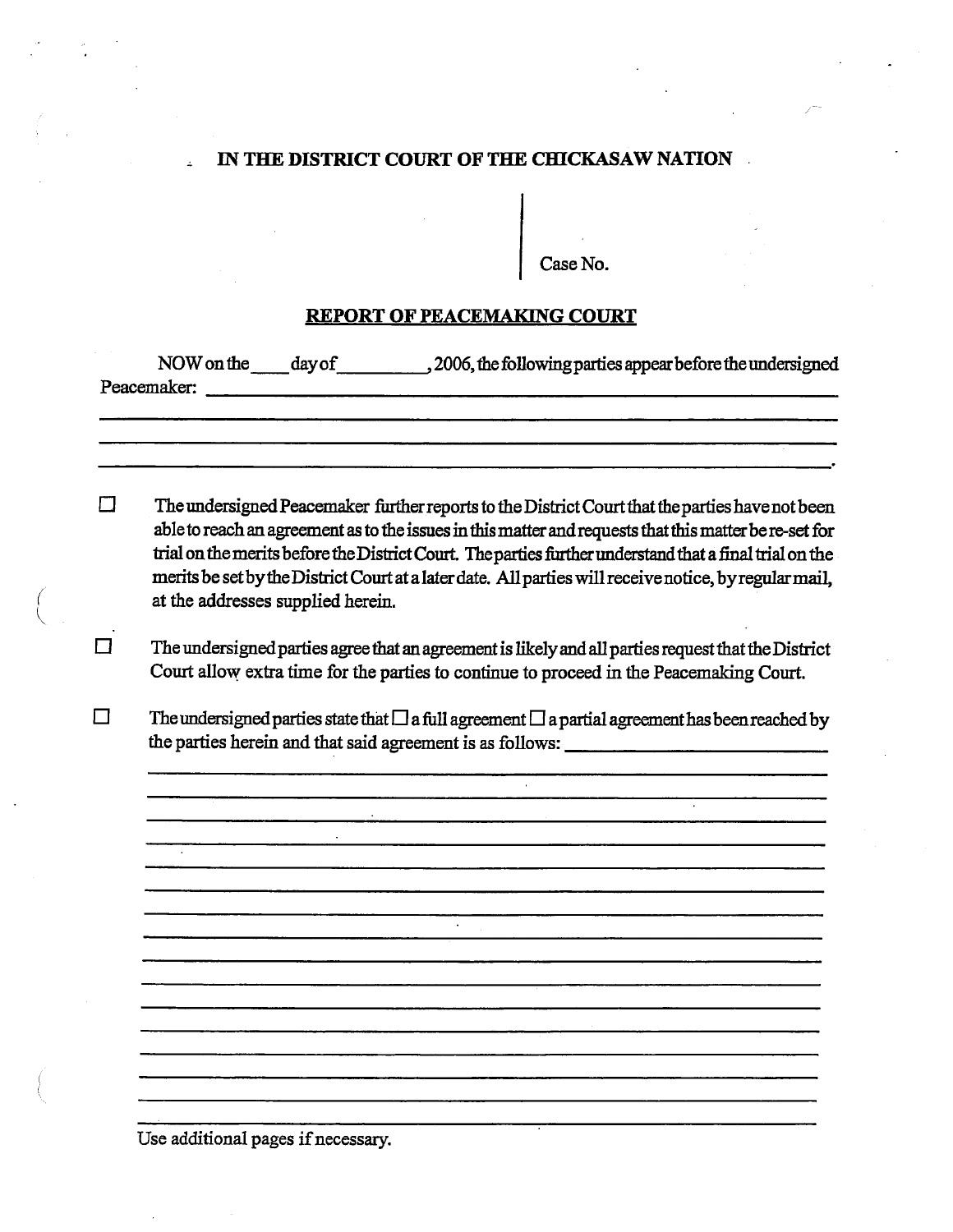D The parties further agree that there are issues that have not been resolved and ask that this matter be set for trial on the merits on the following issues:

and the control of the control of the control of the control of the control of the control of the control of t<br>The control of the control of the control of the control of the control of the control of the control of the c

 $\mathcal{L}^{\mathcal{L}}$ 

The parties further understand that a hearing will be set by the District Court to approve or disapprove said agreement and to enter a final Order in the case. All parties will receive notice, by regular mail, at the addresses supplied herein.

DATED:  $\qquad \qquad$ 

(

SIGNATURE, NAME AND ADDRESS OF THE PARTIES

| Signature: |                                                                                                                       |  |  |
|------------|-----------------------------------------------------------------------------------------------------------------------|--|--|
|            |                                                                                                                       |  |  |
| Party:     |                                                                                                                       |  |  |
| Address:   | <u> 1989 - Johann Barnett, fransk kongresu (* 1908)</u>                                                               |  |  |
|            |                                                                                                                       |  |  |
| Phone:     |                                                                                                                       |  |  |
|            |                                                                                                                       |  |  |
|            |                                                                                                                       |  |  |
|            | Printed Name:                                                                                                         |  |  |
| Party:     |                                                                                                                       |  |  |
| Address:   | <u> 1980 - Jan Barnett, fransk politik (d. 1980)</u>                                                                  |  |  |
|            |                                                                                                                       |  |  |
| Phone:     | <u> 1980 - Andrea Andrew Marie Marie Marie Marie Marie Marie Marie Marie Marie Marie Marie Marie Marie Marie Mari</u> |  |  |
|            |                                                                                                                       |  |  |

PEACEMAKER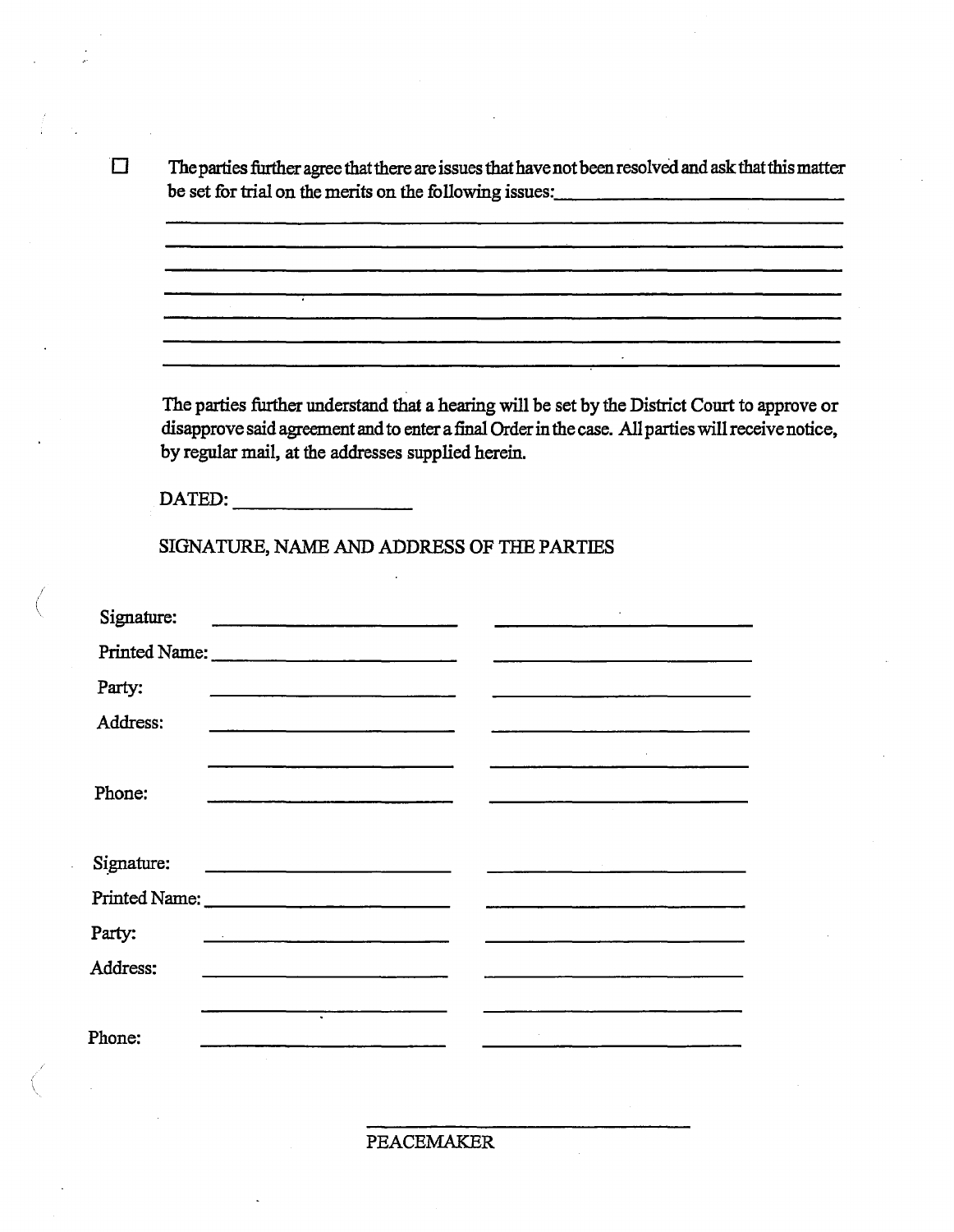#### Court and Procedures

#### **CHAPTER 14 CHICKASAW NATION PEACEMAKING COURT** (Nanna alphi'sa ishtaa-asha ikbi)

| Section 5-1401.1  | <b>Short Title.</b>                                                |
|-------------------|--------------------------------------------------------------------|
| Section 5-1401.2  | <b>Creation and Purpose.</b>                                       |
| Section 5-1401.3  | Peacemaker of the Court.                                           |
| Section 5-1401.4  | Jurisdiction of the Peacemaking Court.                             |
| Section 5-1401.5  | Use of Tribal Traditions and Customary Law.                        |
| Section 5-1401.6  | Limitations of Peacemaker Authority.                               |
| Section 5-1401.7  | Use of Tribal Traditions and Customary Law.                        |
| Section 5-1401.8  | Procedures for Requesting to Transfer as an Existing Action to the |
|                   | Peacemaking Court.                                                 |
| Section 5-1401.9  | <b>General Provisions.</b>                                         |
| Section 5-1401.10 | Procedure in Peacemaking Court.                                    |
| Section 5-1401.11 | Form of Agreements and Proposed Orders.                            |
| Section 5-1401.12 | Enforcement of Orders.                                             |
| Section 5-1401.13 | Admissibility of Statements Made in Peacemaking Court.             |
| Section 5-1401.14 | Conduct of a Peacemaker.                                           |
| Section 5-1401.15 | Protective Orders.                                                 |
| Section 5-1401.16 | Method; Basic Rights.                                              |
|                   |                                                                    |

Section 5-1401.17 Miscellaneous.

(

 $\big($ 

#### SECTION 5-1401.1 SHORT TITLE.

This Title *5,* Chapter 14 shall be cited as the "Peacemaking Court Act of 2003" ("Act"). (PR20-019, 6/18/2003)

#### SECTION 5-1401.2 CREATION AND PURPOSE.

A. Pursuant to Amendment V of the Constitution of the Chickasaw Nation, there is hereby established a Chickasaw Nation Peacemaking Court which shall be a division of the Chickasaw Nation District Court and which shall operate in accordance with the provisions of the custommy and traditional law of the Nation.

B. · The purpose of the Peacemaking Court is to provide a forum for the use of traditional Chickasaw Nation methods of peacemaking to resolve disputes in a fair, informal, and inexpensive manner. Any ambiguity in this Code shall be liberally construed to carry out its purpose of encouraging traditional Chickasaw Nation methods of dispute resolution without formal court proceedings.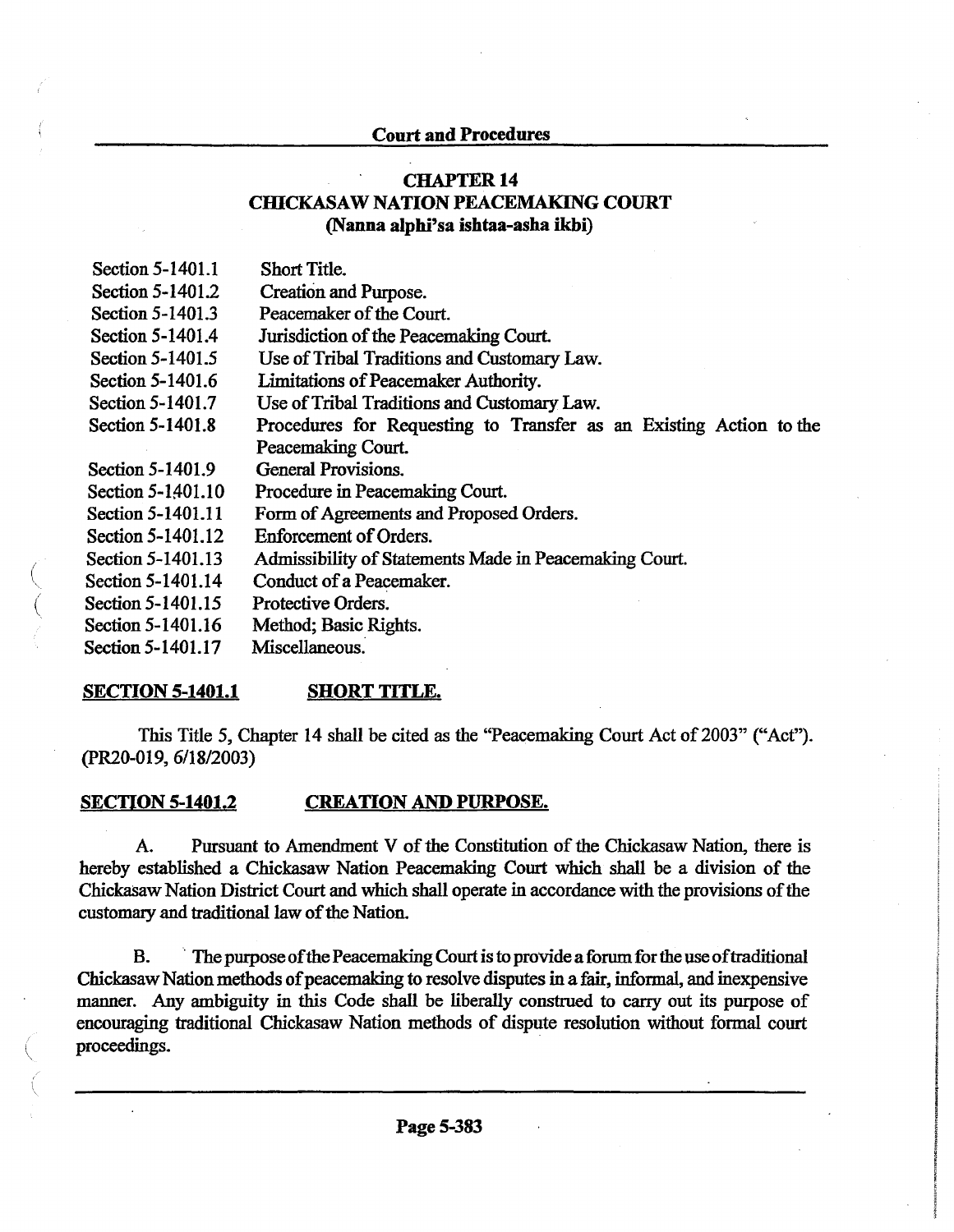C. The Chickasaw Nation District Court shall have the authority to assign cases to and supervise the activities of the Peacemaking Court and any Peacemaker appointed pursuant to this Act.

#### SECTION 5-1401.3 PEACEMAKER OF THE COURT.

*(*  ( '·

A. A Peacemaker shall meet the following qualifications:

1. has never been convicted of a felony;

2. is of good moral character and integrity;

3. is familiar with the provisions of this Act, Chickasaw Nation court procedures and federal law applicable to the Chickasaw Nation; and

4. is proficient in oral and written communications and is capable of preparing the papers and reports incidental to the office of Peacemaker.

B. The District Judge shall be responsible for assigning cases to a particular Peacemaker who shall in tum be responsible for assisting the involved parties in resolving their dispute through traditional methods of peacemaking.

C. Peacemakers shall be selected by the Chickasaw Nation Supreme Court and must agree in writing and by oath to serve under the authority of the District Court. The Clerk of the District Court shall maintain a roster of persons approved as Peacemakers.

D. A person may be removed from the Peacemaker roster for cause after the person has been afforded a hearing before a District Court Judge. A person removed from the roster for cause, after said hearing, may appeal his removal to the Supreme Court whose decision shall be final. A Peacemaker shall not be subject to the personnel policies including grievance procedures.

E. The parties to any dispute may agree to a certain individual listed on the roster described in Subsection C above as a Peacemaker for the resolution of their dispute. In such cases, the Peacemaker must be agreed to by all parties in the dispute.

F. Peacemakers are officers of the District Court and shall have the same immunities as do Judges of other Chickasaw Nation courts.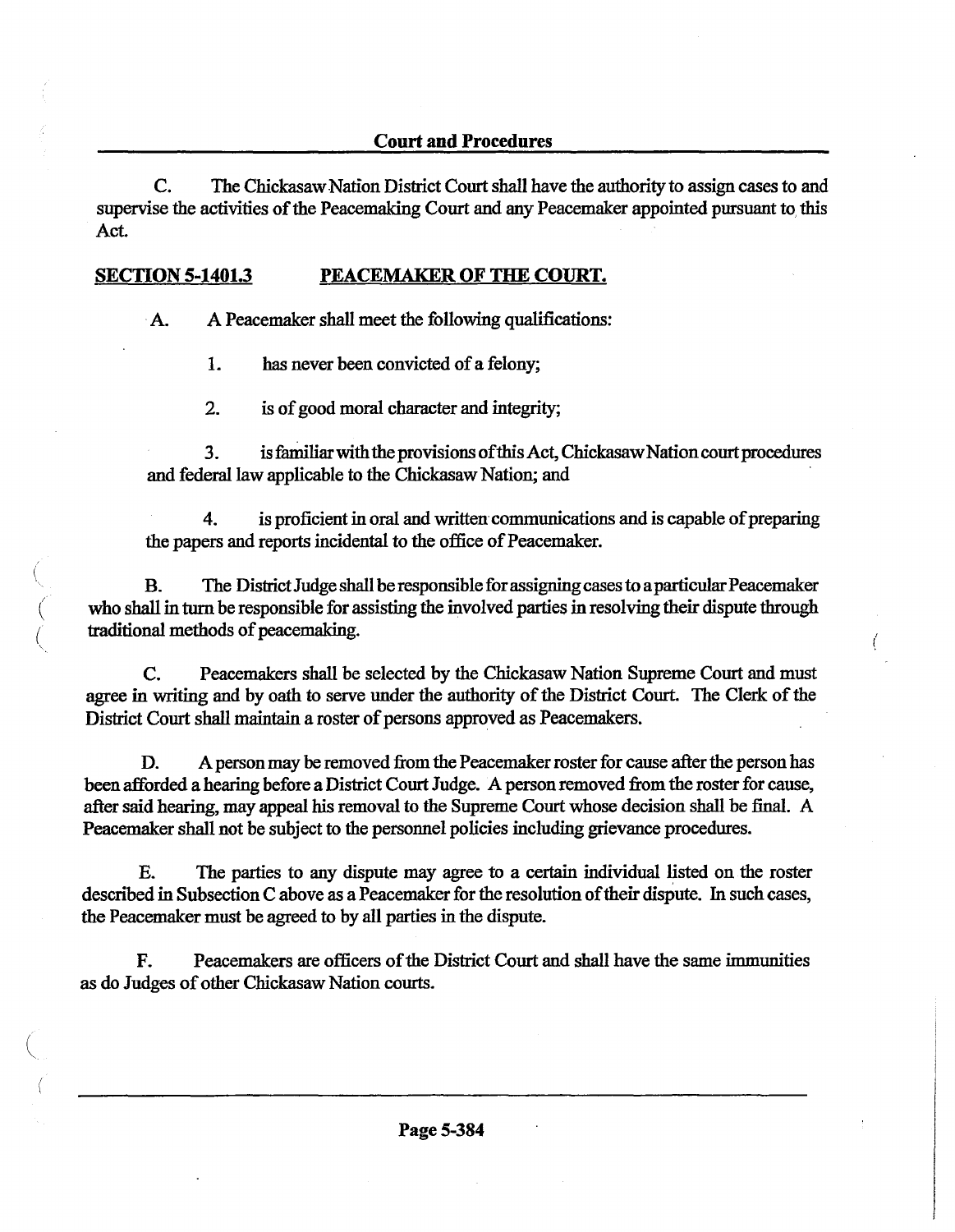#### SECTION 5-1401.4 JURISDICTION OF THE PEACEMAKING COURT.

The Peacemaking Court shall have jurisdiction over any matter referred to it by the District Court and upon the agreement of both parties who shall also agree to be bound by the decision of the Peacemaking Court as endorsed by the District Court. If a Peacemaker determines that the peacemaking process cannot produce an agreed resolution of the matter, the Peacemaker shall transfer the case back to the District Court which shall resume jurisdiction over the case.

#### SECTION 5-1401.5 USE OF TRIBAL TRADITIONS AND CUSTOMARY LAW.

A Peacemaker shall have authority to use tribal cultural teachings and customs, including present day religious teachings, in the peacemaking process if the Peacemaker reasonably believes that such will further the objective of voluntarily resolving a dispute. Peacemakers shall have the authority to consult with tribal elders regarding tribal customs and traditions.

#### SECTION 5-1401.6 LIMITATIONS OF PEACEMAKER AUTHORITY.

 $\left(\right)$ 

· A Peacemaker shall not have the authority to force any parties to resolve a disputed matter, nor shall a Peacemaker have authority to adjudicate amatter which the parties cannot resolve through voluntary agreement.

#### SECTION 5-1401.7 USE OF TRIBAL TRADITIONS AND CUSTOMARY LAW.

Parties to a dispute may file a written request with the District Court asking that their dispute be heard in the Peacemaking Court. The request may be made either on a form provided by the Court or in any written form which provides the following information:

I. the name, address and phone number of the person requesting the peacemaking;

2. the names of the parties involved in the dispute and their mailing address and place of residence;

3. a short statement of the type of dispute involved in the action;

4. the reason the party desires the action to be heard in the Peacemaking Court;

5. the names and addresses of any persons other than the named parties that the requesting party believes might have information useful to a Peacemaker resolving the action; and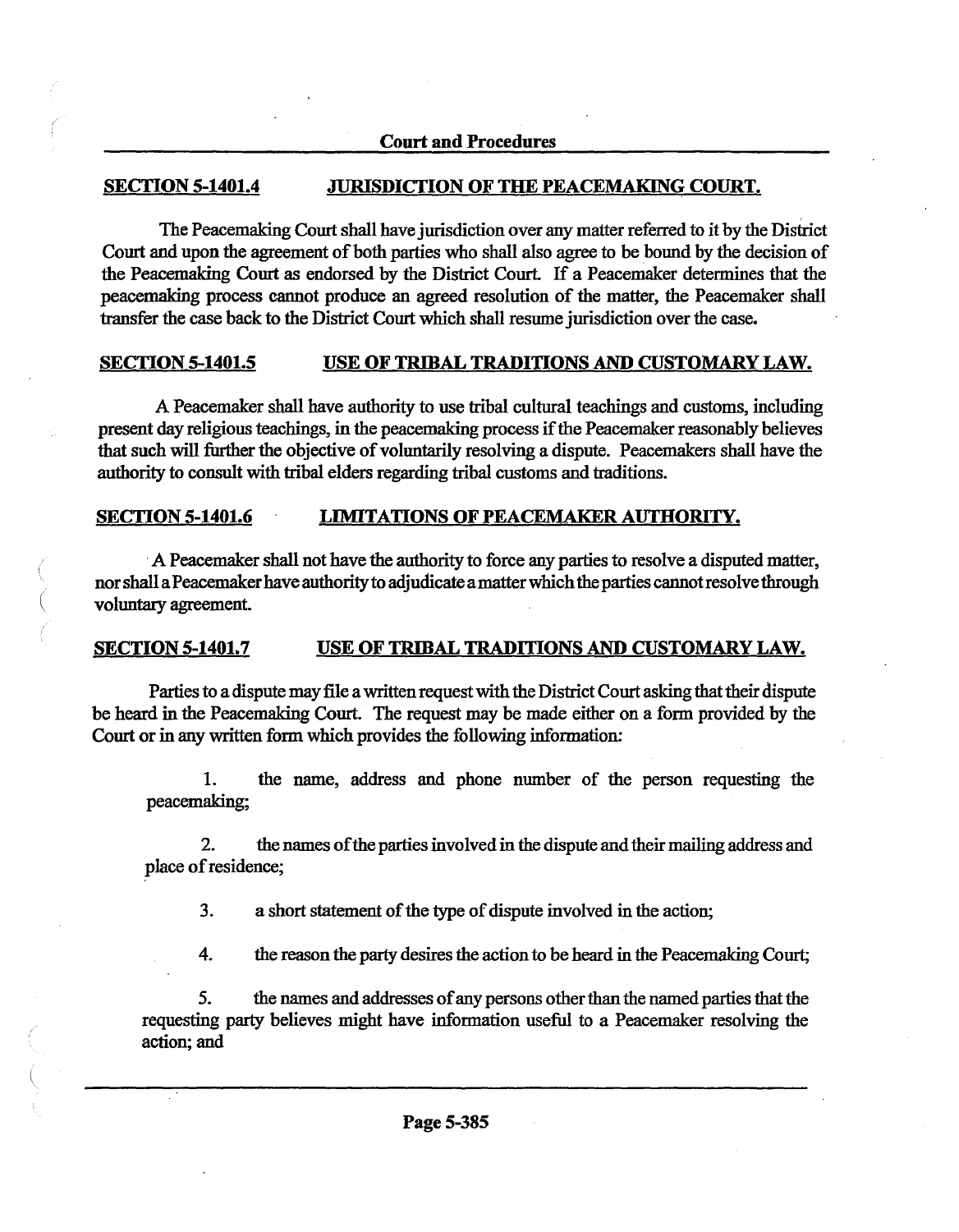#### Court and Procedures

6. if known, information as to whether each party is non-Indian or Indian, and, if Indian, the party's tribal affiliation and membership.

#### SECTION 5-1401.8 PROCEDURES FOR REQUESTING TO TRANSFER AS AN EXISTING ACTION TO THE PEACEMAKING COURT.

Any person to an action in the District Court may request that the Court refer the case to the Peacemaking Court by filing a written Motion for Referral. The Motion for Referral must comply with the requirements of the District Court and Section 5-1401.7 above.

#### SECTION 5-1401.9 GENERAL PROVISIONS.

(

 $\left($ 

 $\bigg($ 

 $\left(\right)$ 

A. Non-Indians who are injured, hurt or aggrieved may voluntarily agree to participated in and be bound by the peacemaking process.

B. If a Motion for Referral to Peacemaking Court is made by a party, the moving party shall mail a copy of said Motion, by certified mail, return receipt requested, to the other parties. The District Court may decline to approve such referral if the Court, for good cause, determines that the Motion was made mainly for delay. After a party files a Motion for Referral to Peacemaking Court, any other party may object to the Motion or may consent to the Motion by filing a written objection or consent with the Court within fifteen (15) working days of receipt of the Motion. A failure to respond by a party to a Motion for Referral to Peacemaking Court shall be considered an objection to the motion.

C. The District Court shall grant a Joint Motion for Referral to Peacemaking Court filed by all parties to the dispute indicating that all parties consent to the referral of their dispute to Peacemaking Court.

D. The District Court may also, upon its own motion, refer an action to Peacemaking Court if the Court finds that the action, in light of the totality of circumstances concerning the action !mown then by the Court, is the type of action that may be resolved through peacemaking and all parties consent to the referral of their dispute to the Peacemaking Court.

E. Once a matter is referred to Peacemaking Court, a party may not request the matter be removed from Peacemaking Court back to the District Court unless such request is pursuant to a Motion for a Protective Order.

F. Except as provided in Subsection D above, non-parties can neither request nor prevent the referral of matters to the Peacemaking Court.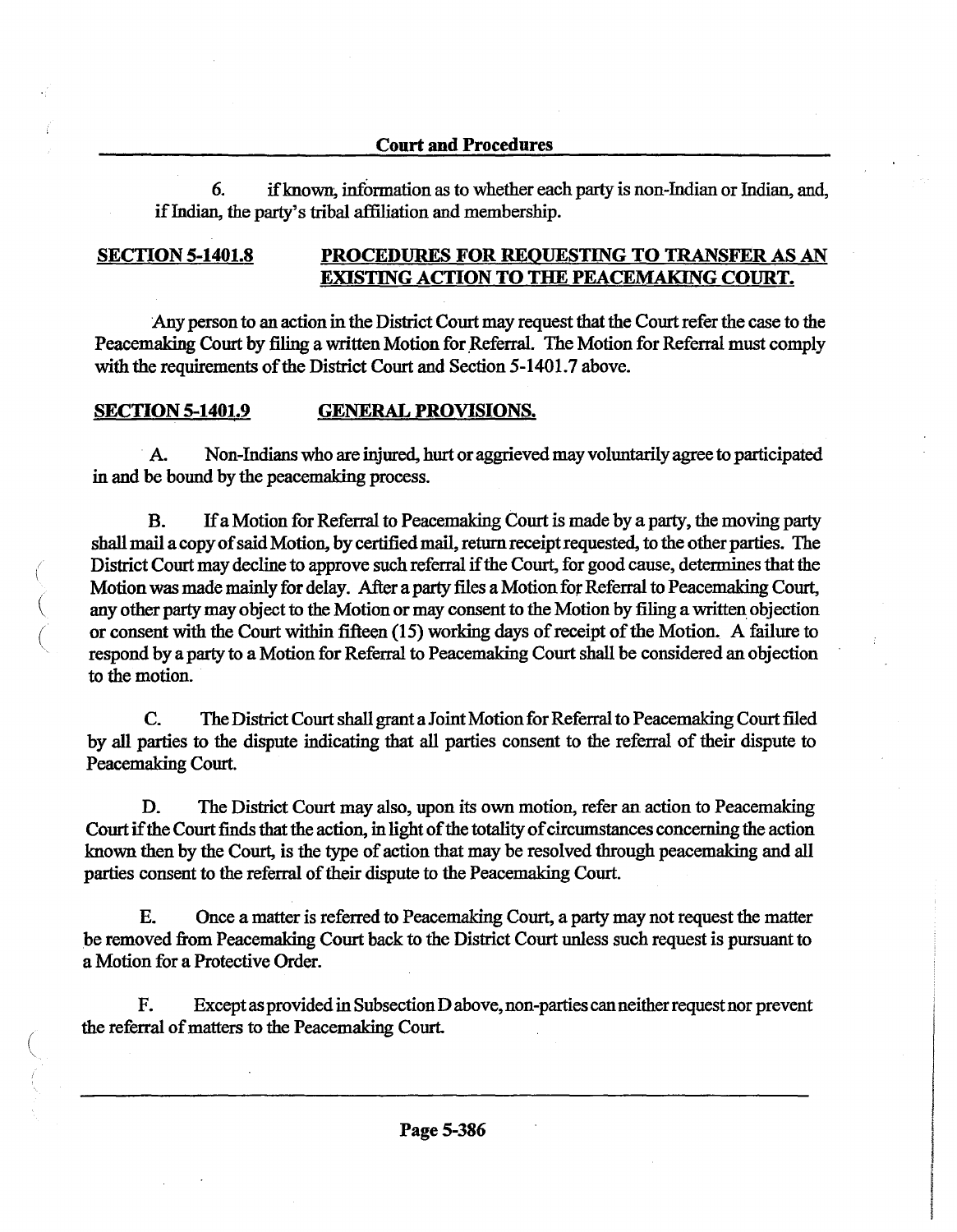#### Court and Procedures

G. The District Court shall indicate all referrals to the Peacemaking Court in an Order of the Court.

## SECTION 5-1401.10 PROCEDURE IN PEACEMAKING COURT.

A. Upon referral of a matter to Peacemaking Court, the District Court shall notify a Peacemaker of his selection and appointment by mailing the Peacemaker a copy of the District Court's referral order and copies of all documents filed in the case. If the appointment is accepted, the Peacemaker is responsible to advise the parties of his appointment in writing. The copy of the referral order shall serve as evidence of the Peacemaker's authority in the matter. If the appointment is declined, the District Court shall select another Peacemaker and the foregoing procedure shall again be followed.

B. The Peacemaker shall meet with the parties to resolve the dispute at a time and place agreed to by the Peacemaker. The venue may be where the parties reside, in the community where the moving party resides, or a convenient place for the parties when they reside in separate communities; provided, such venue shall be within the territorial jurisdiction of the Chickasaw Nation. The Peacemaker may schedule additional meetings if reasonably necessary to resolve the dispute.

C. Neither the Chickasaw Nation Rules of Civil Procedure, the Chickasaw Nation Rules of Criminal Procedure nor the Chickasaw Nation Rules of Evidence shall apply in Peacemaking Court. A Peacemaker may not meet alone with one party unless the other parties have notice and are given the opportunity to appear at said meeting. Legal counsel for a party or witness shall not have the right to participate in the peacemaking proceedings, but may assist in writing a complaint or motion to the Peacemaking Court to advise their client as to any enforcement of judgments or privilege that might apply.

( (

> D. If the parties reach agreement or resolution through the peacemaking process, the Peacemaker will assist the parties in drafting a written agreement to be signed by all parties and the Peacemaker. The Peacemaker will present a copy of the agreement and a proposed dismissal order to the District Court. The District Court shall review the agreement and proposed order to insure that those documents meet the requirements of the Court. If the agreement and proposed order are sufficient, the Court shall endorse the order and file the agreement and order in the case as a final, non-appealable, order. The District Court shall send a copy of the entered agreement and order to each of the parties and to the Peacemaker.

> E. If the agreement and/or order does not meet the requirements of the District Court, the Court shall send the agreement and/or order back to the Peacemaker with suggested revisions. If the parties sign another agreement incorporating the suggested revisions, the Peacemaker shall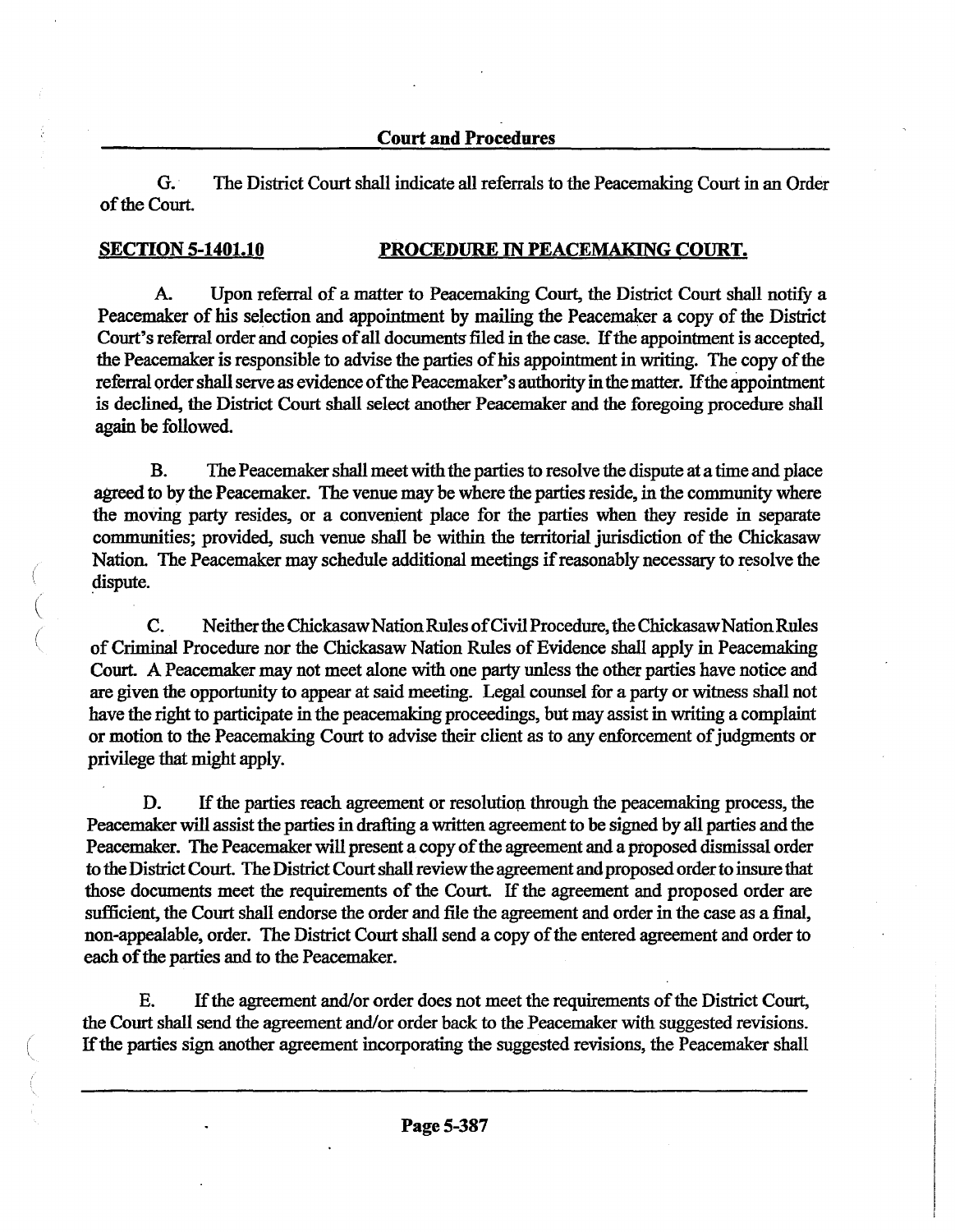then present the new agreement to the District Court and the procedure described in Subsection D above shall be followed.

F. If the parties cannot reach an agreement to resolve their disputes, the Peacemaker shall certify in writing to the District Court that such is the case. The Court may then refer the matter to another Peacemaker or enter an order referring the matter back to the District Court for further proceedings.

G. Notwithstanding any other provision of this Chapter 14, the Peacemaker or District Court may enter an order referring any matter in Peacemaking Court back to the District Court if the parties have not reached an agreement resolving the matter after sixty (60) days from the date of the order from the District Court referring the matter to Peacemaking Court.

H. Notwithstanding any other provision of this Chapter 14, no matter may be referred to Peacemaking Court more than one (1) time by the District Court unless all of the parties to the matter consent.

#### SECTION 5-1401.11 FORM OF AGREEMENTS AND PROPOSED ORDERS.

A. No agreement referred to in Section 5-12401.10 above shall be approved by a Peacemaker unless:

1. the agreement contains a provision stating that the agreement resolves all issues between the parties involved in the legal action;

2. the agreement contains a statement that all parties have voluntarily signed the agreement and consent to the proposed order; and

3. the Peacemaker, upon review of the agreement in its entirety, finds that the agreement contains the complete agreement of the parties and contains sufficient information for the parties to understand their respective mutual obligations under the agreement and proposed order.

B. A Peacemaker may enter an agreement and proposed order only when the following conditions have been met:

I. the court has jurisdiction over the parties and the subject matter of the agreement;

2. all parties have voluntarily signed the agreement and consented to the proposed order;

¢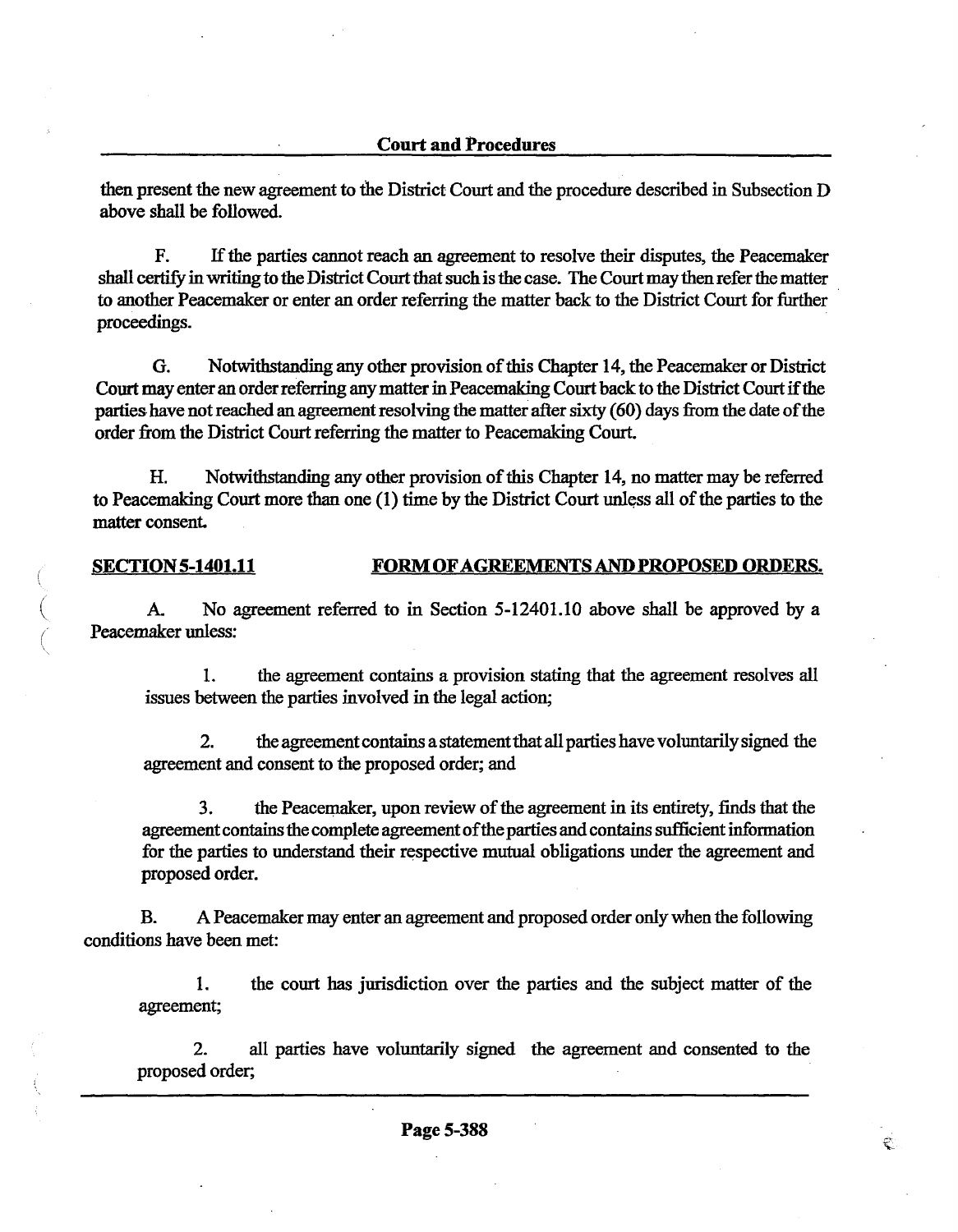3. the order contains sufficient information regarding the full agreement so a dispute as to the order is not likely to rise in the future; and

4. the agreement and proposed order is otherwise proper and enforceable by the District Court.

C. All orders shall set forth the names of the parties, the fact that the matter has been resolved by participation in the Peacemaking Court and a statement that the parties have reached an agreement to resolve their dispute.

#### SECTION 5-1401.12 ENFORCEMENT OF ORDERS.

An order entered pursuant to this Chapter shall be enforceable in the same manner as other orders of the Chickasaw District Court.

#### SECTION 5-1401.13 ADMISSIBILITY OF STATEMENTS MADE IN PEACEMAKING COURT.

Statements made by any party in Peacemaking Court during the peacemaking process shall be considered statements made during settlement negotiations and shall not be admissible in any later court proceedings.

#### SECTION 5-1401.14 CONDUCT OF A PEACEMAKER.

A Peacemaker shall not participate as a Peacemaker in any matter:

I. in which he has a monetary or property interest;

2. in which he is or has been a material witness; or

3. in which he is related by blood or marriage within the second degree to any of the parties.

#### SECTION 5-1401.15 PROTECTIVE ORDERS.

(

(

A. Any party or witness involved in peacemaking in the Peacemaking Court may move the Peacemaking Court or the District Court for a protective order ending or placing limitations on the peacemaking process. The grounds for such protective order shall be:

I. harassment by the Peacemaker or another which is not properly handled by the Peacemaker;

**PROTECTION** 

I

I

International Contractor (1986)<br>International Contractor (1986)<br>International Contractor (1986) Particularly C − ~ ~